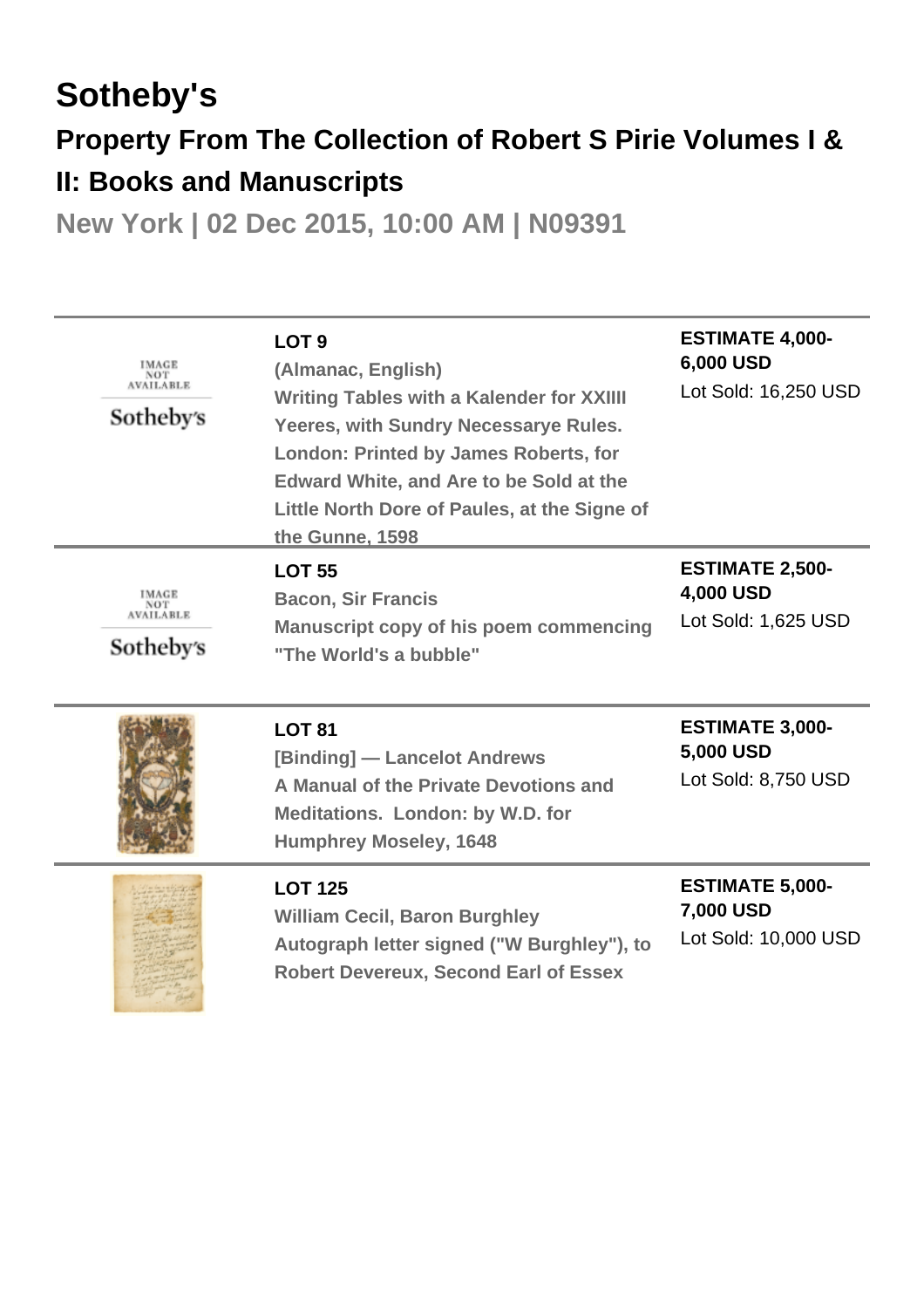|                                                                                                                                                                                                                                                     | <b>LOT 191</b><br><b>Corkine, William</b><br>Ayres, to Sing and Play to the Lute and<br><b>Basse Violl. With Pavins, Galliards,</b><br>Almaines, and Corantos for the Lyra Violl,<br>London: Printed by W. Stansby for John<br>Browne, and are to be sold at his Shop in<br><b>Saint Dunstanes Church-yard in Fleete-</b><br>street, 1610; The Second Booke of Ayres,<br>Some, to Sing and Play to the Base-Violl<br>alone: Others, to be sung to the Lute and | <b>ESTIMATE 10,000-</b><br>15,000 USD<br>Lot Sold: 40,000 USD |
|-----------------------------------------------------------------------------------------------------------------------------------------------------------------------------------------------------------------------------------------------------|----------------------------------------------------------------------------------------------------------------------------------------------------------------------------------------------------------------------------------------------------------------------------------------------------------------------------------------------------------------------------------------------------------------------------------------------------------------|---------------------------------------------------------------|
|                                                                                                                                                                                                                                                     | <b>Base-Violl London: Printed for</b><br>M.L[ownes], I.B[rowne] and T.S[nodham].<br><b>Assigned by W. Barley, 1612</b>                                                                                                                                                                                                                                                                                                                                         |                                                               |
|                                                                                                                                                                                                                                                     | <b>LOT 200</b><br><b>Cowley, Abraham</b><br>A. Covleii Plantarum Libri Duo. Typis J.<br>Flesher, & Prostant Apud Nath. Brooks Sub<br>Signo Angeli, in Vico Vulgo Cornhil, 1662                                                                                                                                                                                                                                                                                 | <b>ESTIMATE 8,000-</b><br>12,000 USD                          |
| <b>SWEIN RU-MICRA</b><br><b>COMPANY AND REAL PROPERTY</b><br><b>STERN STATISTICS</b><br><b>State of the American</b><br><b>PERSONAL RECORD FOR 1999</b><br><b>STATISTICS</b><br><b>TELEPHONE SEA</b><br><b>ACTIVITIES AND LIFE OF ALL AND STATE</b> | <b>LOT 201</b><br>Cowley, Abraham - William King<br>Poems of Mr Cowley and others,<br><b>Composed into Songs and Ayres, with a</b><br>Thorough Basse to the Theorbo,<br>Harpsecon, or Base-viol, by William King<br><b>Organist of New-Colledge, Oxford:</b><br>Imprinted by William Hall, For the Author,<br>1668                                                                                                                                             | <b>ESTIMATE 2,500-</b><br>3,500 USD<br>Lot Sold: 4,375 USD    |
|                                                                                                                                                                                                                                                     | <b>LOT 207</b><br><b>Cowley, Abraham</b><br>Autograph letter signed, to an unnamed<br><b>English Lord then resident in Poland</b>                                                                                                                                                                                                                                                                                                                              | <b>ESTIMATE 12,000-</b><br>18,000 USD                         |
|                                                                                                                                                                                                                                                     | <b>LOT 242</b><br>Devereaux, Robert, 2nd Earl of Essex<br><b>Autograph letter signed, to Prince Maurice</b><br>of Nassau,                                                                                                                                                                                                                                                                                                                                      | <b>ESTIMATE 7,000-</b><br>10,000 USD<br>Lot Sold: 5,250 USD   |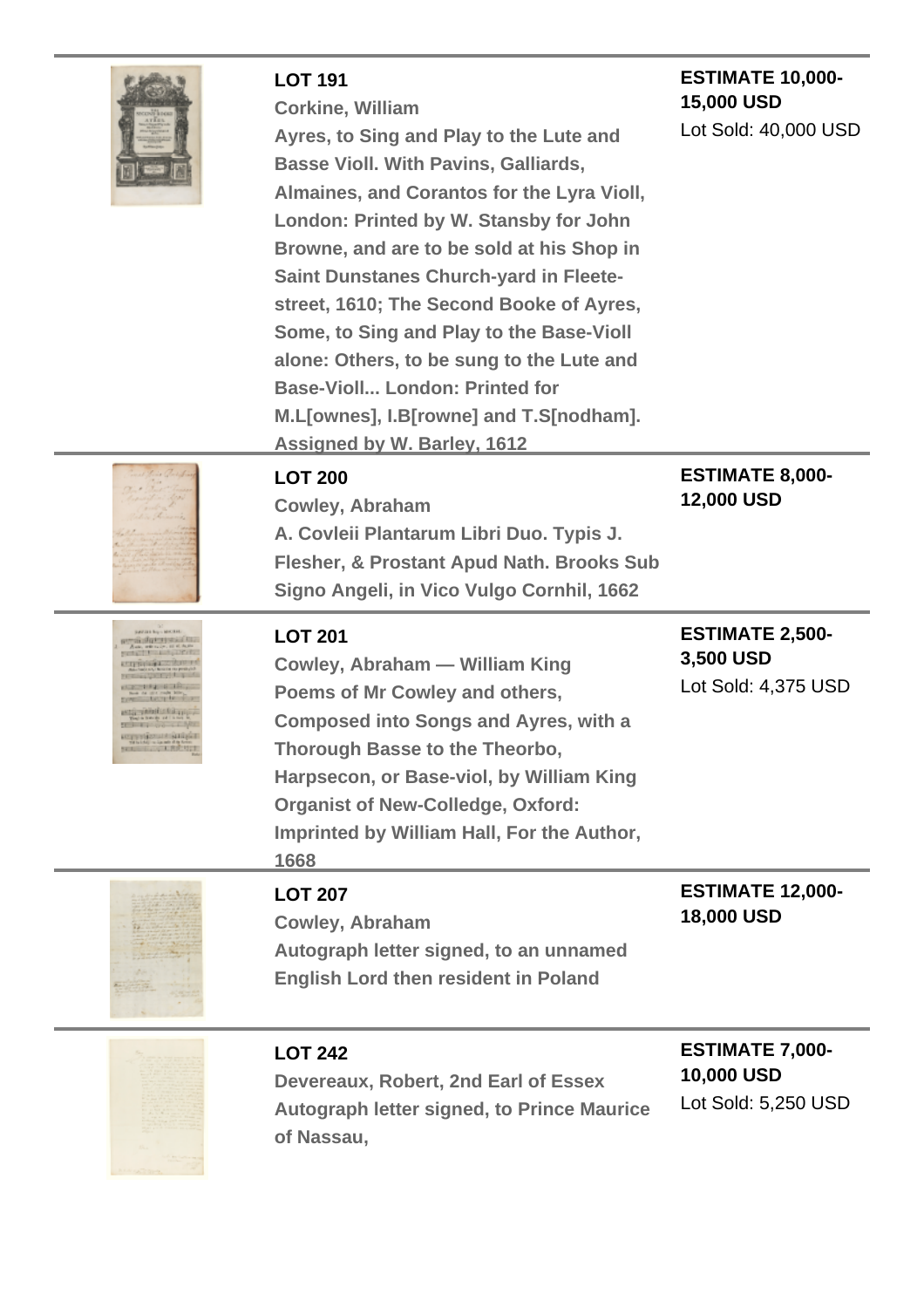|                                               | <b>LOT 252</b><br>Digby, Sir Kenelm<br>Autograph manuscript poem (beginning<br>"The third which doth my painefull life<br>sustaine")                                                 | <b>ESTIMATE 4,000-</b><br>6,000 USD<br>Lot Sold: 3,000 USD  |
|-----------------------------------------------|--------------------------------------------------------------------------------------------------------------------------------------------------------------------------------------|-------------------------------------------------------------|
|                                               | <b>LOT 337</b><br>Dugdale, William<br>Autograph letter signed, to Guybon<br><b>Goddard</b>                                                                                           | <b>ESTIMATE 1,500-</b><br>2,000 USD<br>Lot Sold: 6,875 USD  |
|                                               | <b>LOT 341</b><br><b>Eglisham, George</b><br>The Fore-runner of Revenge: Upon the<br>Duke of Buckingham for the Poysoning of<br>the Most Potent King James of Happy<br><b>Memory</b> | <b>ESTIMATE 7,000-</b><br>10,000 USD                        |
|                                               | <b>LOT 348</b><br><b>Elizabeth, Queen of Bohemia</b><br>Autograph letter signed, to Charles I ("My<br>onelie deare Brother")                                                         | <b>ESTIMATE 4,000-</b><br>6,000 USD                         |
| <b>PARTICE (B) 20</b>                         | <b>LOT 349</b><br><b>Embroidered Binding, English, ca. 1615</b>                                                                                                                      | <b>ESTIMATE 3,000-</b><br>5,000 USD<br>Lot Sold: 11,250 USD |
| IMAGE<br>NOT<br><b>AVAILABLE</b><br>Sotheby's | <b>LOT 351</b><br>(English Parliament)<br><b>Two Works</b>                                                                                                                           | <b>ESTIMATE 2,500-</b><br>4,000 USD<br>Lot Sold: 1,625 USD  |
| Course Vittor                                 | <b>LOT 353</b>                                                                                                                                                                       | <b>ESTIMATE 2,000-</b>                                      |

**Killigrew Autograph letter signed, to "Deare Sister"**

maring Contractor

Lot Sold: 5,000 USD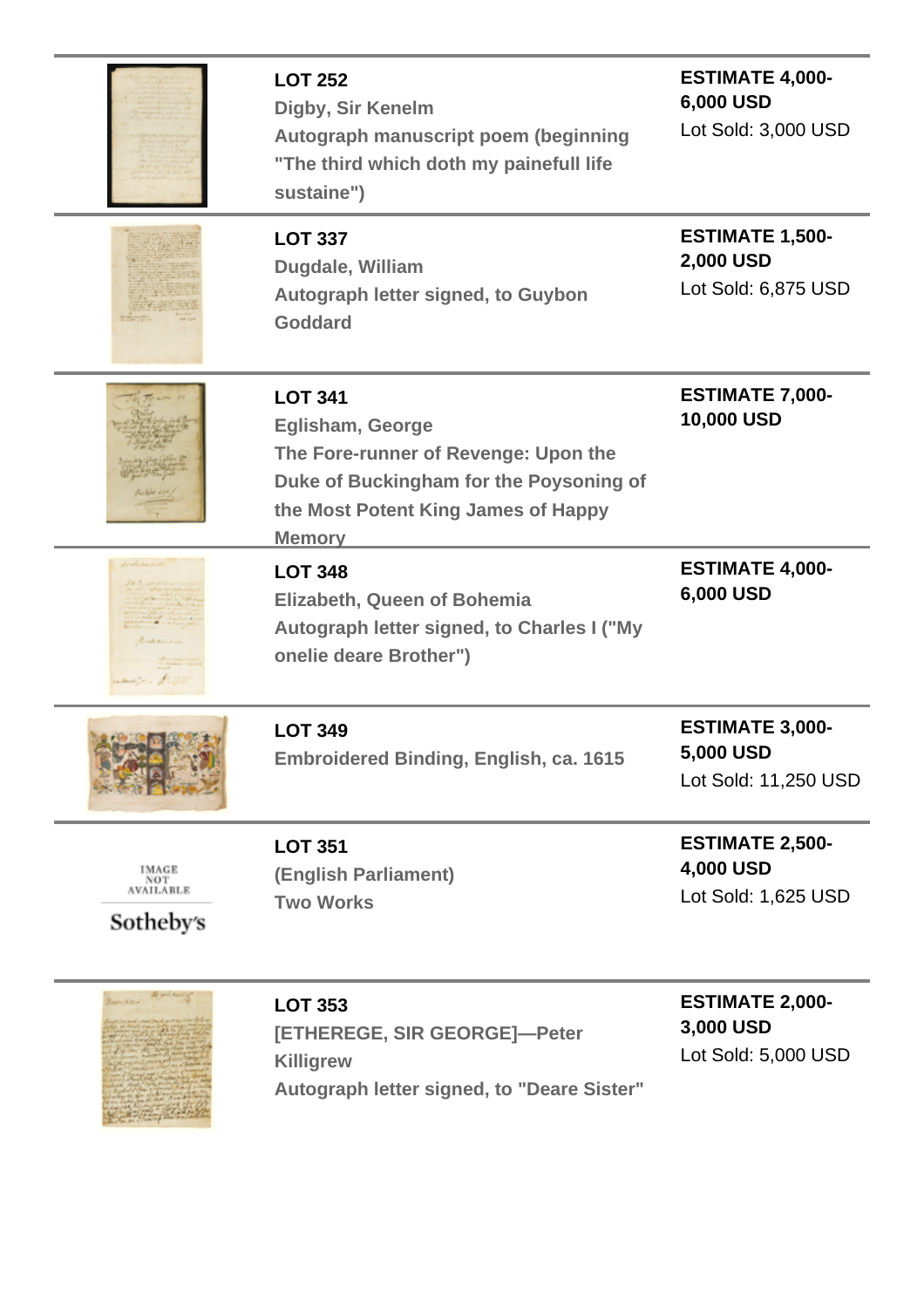| юн                                            | <b>LOT 368</b><br>Feilde, Henry<br>Ephemeris Chirographorum quorum dam<br><b>Memorabiliam Succincta</b>                                                | <b>ESTIMATE 15,000-</b><br>20,000 USD<br>Lot Sold: 106,250<br><b>USD</b> |
|-----------------------------------------------|--------------------------------------------------------------------------------------------------------------------------------------------------------|--------------------------------------------------------------------------|
|                                               | <b>LOT 372</b><br><b>Flatman, Thomas</b><br>Autograph letter signed, to Duke of<br><b>Ormonde</b>                                                      | <b>ESTIMATE 2,000-</b><br>3,000 USD                                      |
|                                               | <b>LOT 421</b><br>Harington, Sir John<br>The vith booke of vergills Eneads                                                                             | <b>ESTIMATE 40,000-</b><br>60,000 USD<br>Lot Sold: 35,000 USD            |
|                                               | <b>LOT 430</b><br>Herbert, Edward, Baron of Cherbury<br>Autograph letter signed ("Herbert"), as<br><b>Baron Herbert of Castle Island, to Charles I</b> | <b>ESTIMATE 5,000-</b><br>7,000 USD<br>Lot Sold: 3,750 USD               |
|                                               | <b>LOT 450</b><br><b>Heywood, Thomas</b><br>[Ovid's De Arte Amandi or The Art of Love]                                                                 | <b>ESTIMATE 12,000-</b><br><b>18,000 USD</b><br>Lot Sold: 43,750 USD     |
| IMAGE<br>NOT<br><b>AVAILABLE</b><br>Sotheby's | <b>LOT 474</b><br><b>Howard, Sir Robert</b><br>Autograph letter signed, to Thomas Clifford                                                             | <b>ESTIMATE 6,000-</b><br>8,000 USD<br>Lot Sold: 4,750 USD               |
|                                               | <b>LOT 485</b><br><b>James II</b><br>Letter signed, as Duke of York ("James"),<br>to Horatio, Lord Townshend, Vice Admiral<br>of the County of Norfolk | <b>ESTIMATE 10,000-</b><br><b>15,000 USD</b>                             |
|                                               | <b>LOT 503</b><br>Killigrew, Sir William<br>Autograph letter signed, to Sir Robert<br><b>Howard</b>                                                    | <b>ESTIMATE 3,000-</b><br>5,000 USD                                      |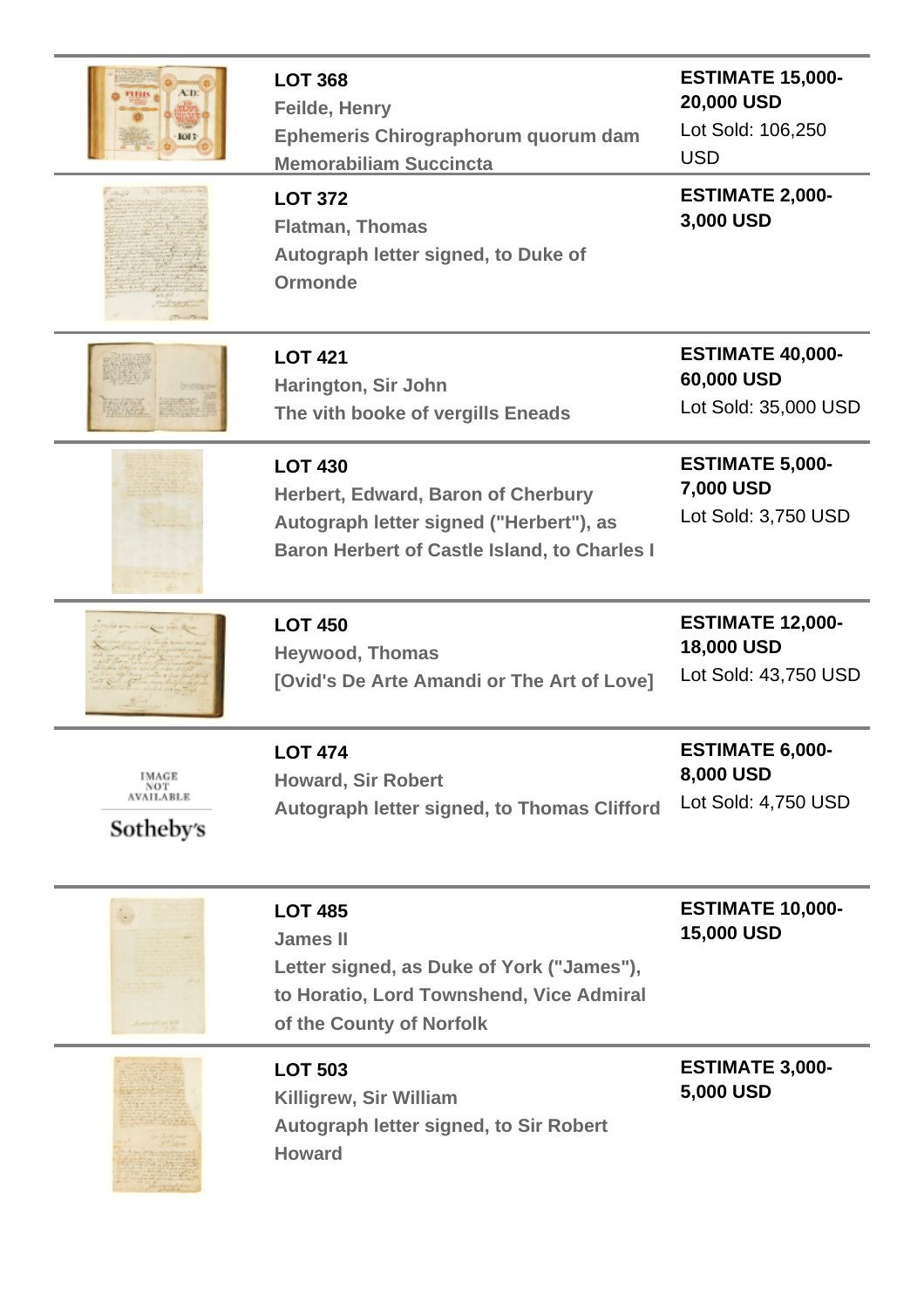|                                                                                                                                                                                                                                                                                               | <b>LOT 554</b><br><b>Marvell, Andrew</b><br>Autograph letter signed at the head ("Andr:<br>Marvell"), to Sir Henry Thompson                                                                                                                                                                                                                | <b>ESTIMATE 15,000-</b><br>20,000 USD                         |
|-----------------------------------------------------------------------------------------------------------------------------------------------------------------------------------------------------------------------------------------------------------------------------------------------|--------------------------------------------------------------------------------------------------------------------------------------------------------------------------------------------------------------------------------------------------------------------------------------------------------------------------------------------|---------------------------------------------------------------|
| 000000000000000000                                                                                                                                                                                                                                                                            | <b>LOT 583</b><br>Milton, John<br>Of Education. To Master Samuel Hartlib.<br>[London: for Thomas Underhill, 1644]                                                                                                                                                                                                                          | <b>ESTIMATE 30,000-</b><br>40,000 USD<br>Lot Sold: 30,000 USD |
|                                                                                                                                                                                                                                                                                               | <b>LOT 610</b><br>Newcastle, William Cavendish, Duke of<br>Autograph letter signed ("W: Newcastle"),<br>to an unnamed Dutchman                                                                                                                                                                                                             | <b>ESTIMATE 6,000-</b><br>8,000 USD                           |
| IMAGE<br>NOT<br><b>AVAILABLE</b><br>Sotheby's                                                                                                                                                                                                                                                 | <b>LOT 614</b><br>Nottingham, Charles Howard, Earl of (Lord<br><b>Howard of Effingham)</b><br>Autograph letter signed ("Notingham"), to<br>Dr Julius Caesar, Judge of the Admiralty                                                                                                                                                        | <b>ESTIMATE 2,000-</b><br>3,000 USD                           |
|                                                                                                                                                                                                                                                                                               | <b>LOT 670</b><br>[Puttenham, George]<br>A Justificacion of Queene Elizabeth in<br><b>Relacion to the affaire of Mary Queene of</b><br><b>Scottes</b>                                                                                                                                                                                      | <b>ESTIMATE 25,000-</b><br>35,000 USD                         |
| <b>Dictionariolum</b><br><b>TRILINGUE:</b><br><b>SECONDIM</b><br>LUCOS COMMUNES<br>Nasiolas atorio bas-<br>MOLICISTATISTS/ORECTS<br>mine station applies.<br><b>GPREA</b><br>9943C3C13 R411, MA<br>return Tryin Bob<br>2033133<br>ber Cleck, Jamester, Channel<br>Frischen der Konstantierung | <b>LOT 687</b><br>Ray, John<br>Dictionariolum trilingue: secundum locos<br>communes, nominibus usitatioribus<br>Anglicis, Latinis, Græcis, ordiné parallelos<br>[Graece] dispositis. Londini: Typis Andreæ<br><b>Clark, impensis Thomæ Burrel, ad insigne</b><br>Pilæ auratæ sub Æde S. Dunstani in vico<br>vulgò vocato Fleetstreet, 1675 | <b>ESTIMATE 1,500-</b><br>2,500 USD<br>Lot Sold: 8,750 USD    |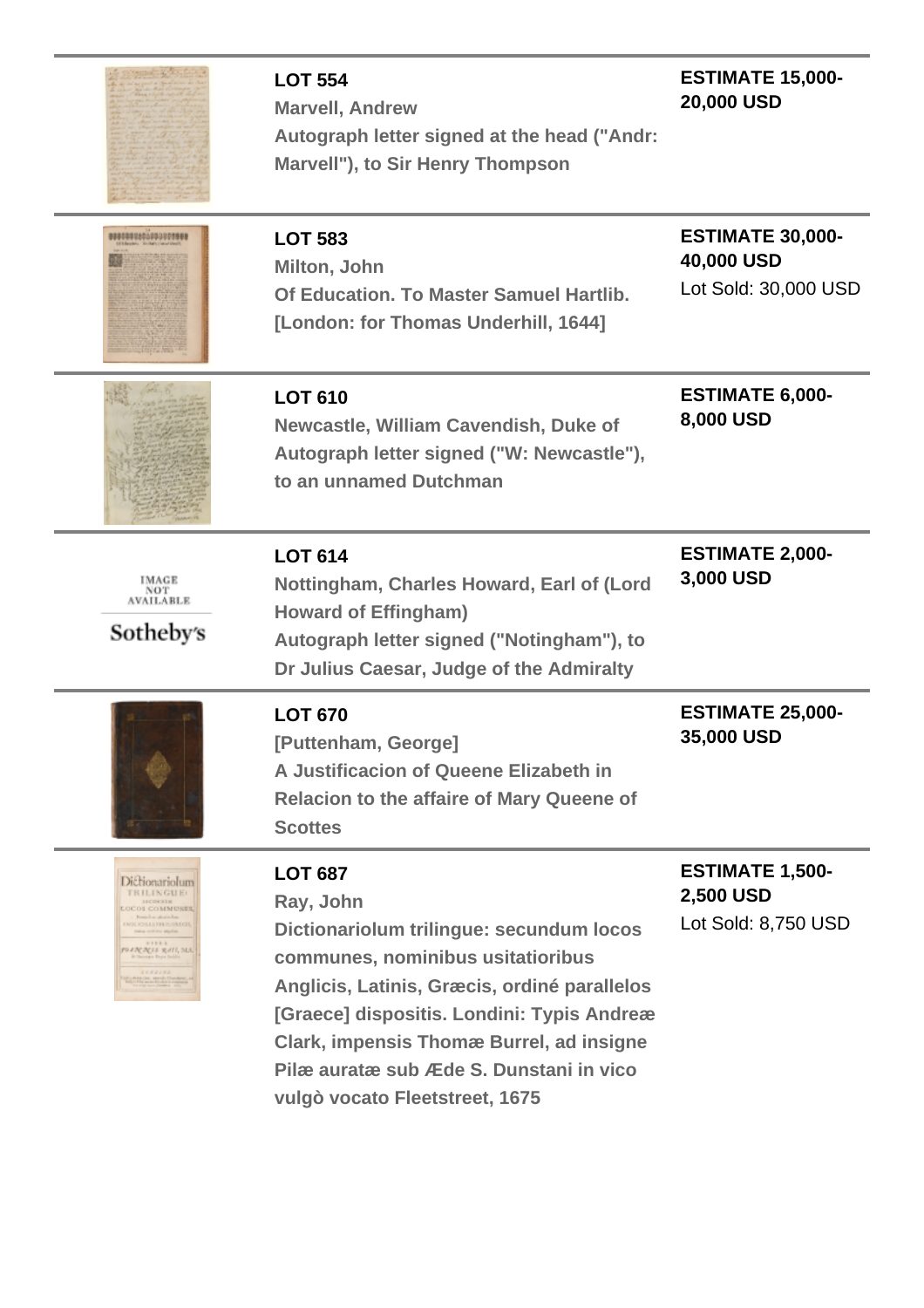| <b>KNAVE</b><br>of H <sub>2</sub><br>Haile 1                                            | <b>LOT 702</b><br>[Rowlands, Samuel]<br>The Knave of Harts. Haile Fellow, well met.<br>London: Printed [by Thomas Snodham?]<br>for John Bache, and are to be sold at his<br>shop at the entring in of the royall<br>Exchange, 1612                                                                                                                                                                                                                                              | <b>ESTIMATE 15,000-</b><br>20,000 USD<br>Lot Sold: 32,500 USD        |
|-----------------------------------------------------------------------------------------|---------------------------------------------------------------------------------------------------------------------------------------------------------------------------------------------------------------------------------------------------------------------------------------------------------------------------------------------------------------------------------------------------------------------------------------------------------------------------------|----------------------------------------------------------------------|
| <b>SIR F. S. HIS</b><br>rch-andron-olfe<br>von in moluitat<br>踏线<br>Friedlin Dorm Newne | <b>LOT 748</b><br><b>Sidney, Sir Philip</b><br>Sir P.S. his Astrophel and Stella. Wherein<br>the Excellence of Sweete Poesie is<br><b>Concluded. London: Printed [by John</b><br>Danter] for Thomas Newman, Anno Domini<br>1591                                                                                                                                                                                                                                                 | <b>ESTIMATE 40,000-</b><br>60,000 USD<br>Lot Sold: 30,000 USD        |
|                                                                                         | <b>LOT 755</b><br>Southampton, Henry Wriothesley, Third<br>Earl of<br>Autograph letter signed, to Robert, Lord<br><b>Spencer</b>                                                                                                                                                                                                                                                                                                                                                | <b>ESTIMATE 3,000-</b><br>5,000 USD<br>Lot Sold: 12,500 USD          |
| Prothalamion<br>A Special Virticants by<br><b>CONE OF THE BOY</b>                       | <b>LOT 763</b><br><b>Spenser, Edmund</b><br>Prothalamion or A Spousall Verse  In<br>Honour of the Double Mariage of the Two<br>Honorable & Vertuous Ladies, the Ladie<br><b>Elizabeth and the Ladie Katherine</b><br><b>Somerset, Daughters to the Right</b><br>Honourable the Earle of Worcester and<br><b>Espoused to the Two Worthie Gentlemen</b><br>M. Henry Gilford, and M. William Peter<br>Esquyers. London: Printed [by J. Orwin] for<br><b>William Ponsonby, 1596</b> | <b>ESTIMATE 50,000-</b><br>70,000 USD<br>Lot Sold: 37,500 USD        |
| Tethe Surrel Mainline<br><b>The Common</b>                                              | <b>LOT 773</b><br><b>Stradling, Sir John</b><br>Beati Pacifici. A Divine Poem, Written to the<br>Kings most Excellent Majestie  1622                                                                                                                                                                                                                                                                                                                                            | <b>ESTIMATE 15,000-</b><br><b>20,000 USD</b><br>Lot Sold: 12,500 USD |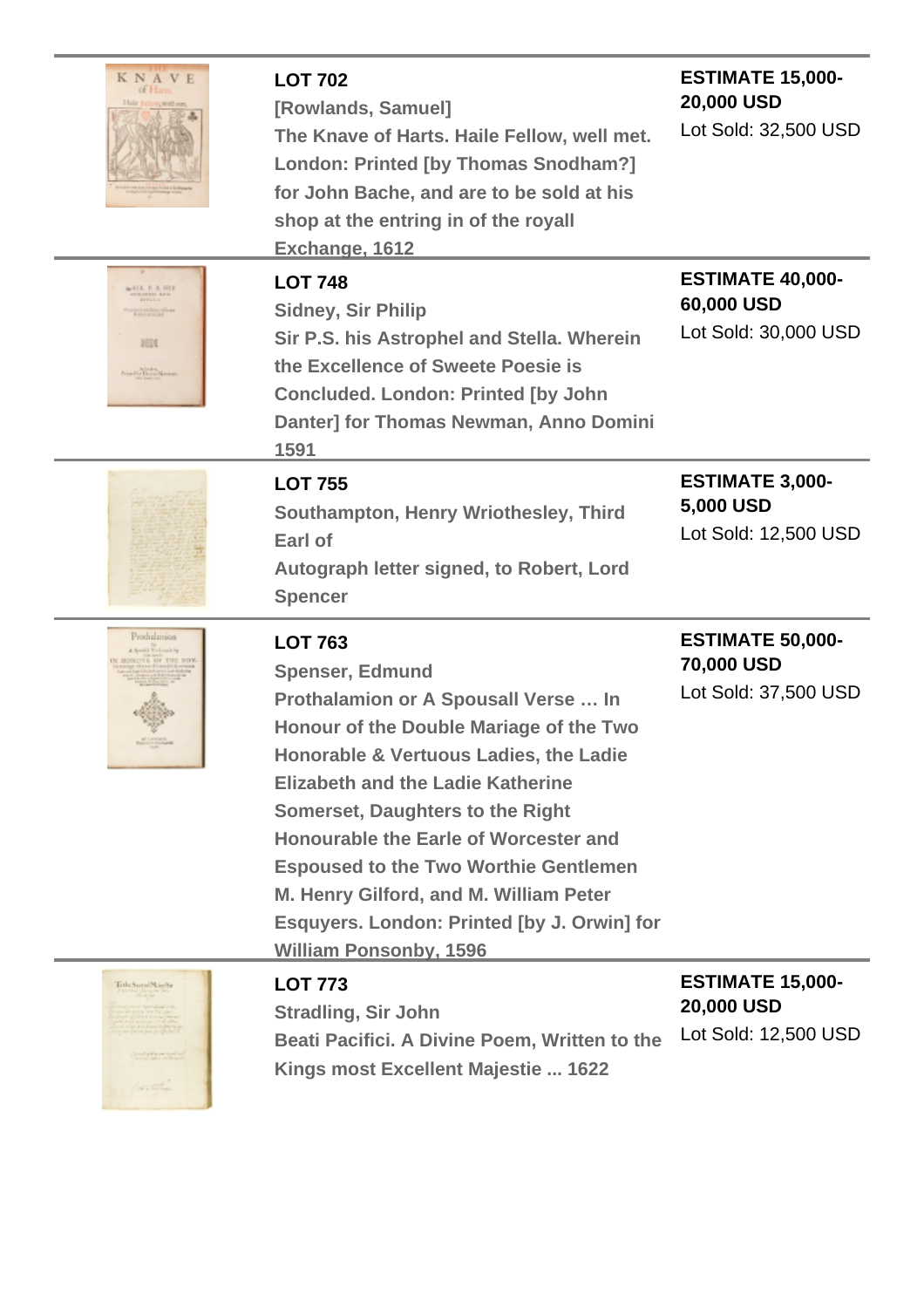|                                              | <b>LOT 774</b><br><b>Stuart, Lodowick, Duke of Richmond and</b><br>Lennox<br>Autograph letter signed ("Richmonde<br>Lenox"), to Sir Edward Herbert [later Lord<br><b>Herbert of Cherbury] as Ambassador to</b><br><b>France</b>                                                                                                                                                       | <b>ESTIMATE 2,000-</b><br>3,000 USD<br>Lot Sold: 1,250 USD |
|----------------------------------------------|---------------------------------------------------------------------------------------------------------------------------------------------------------------------------------------------------------------------------------------------------------------------------------------------------------------------------------------------------------------------------------------|------------------------------------------------------------|
| <b>OXCOMBES</b>                              | <b>LOT 785</b><br>Taylor, John<br>A Cluster of Coxcombes, of a Cinquepace<br>of Five Sorts of Knaves and Fooles:<br>Namely, the Donatists, Publicans,<br>Disciplinarians, Anabaptists, and<br><b>Brownists; their Originals, Opinions,</b><br><b>Confutations, and (in a Word) their Heads</b><br><b>Roundly Jolted Together. [London]: Printed</b><br>for Richard Webb, 13 July 1642 | <b>ESTIMATE 3,000-</b><br>5,000 USD                        |
|                                              | <b>LOT 787</b><br>Taylor, John<br>A Reply as True as Steele, to a Rusty,<br>Rayling, Ridiculous, Lying, Libell; which<br>was Lately Written by an Impudent<br><b>Unsoder'd Ironmonger and Called by the</b><br>Name of an Answer to a Foolish Pamplhet<br><b>Entitled, a Swarme of Sectaries and</b><br>Schismatiques. [London: S.N.], 1641                                           | <b>ESTIMATE 4,000-</b><br>6,000 USD                        |
| A TALE<br>т и в<br><b>EXECUTIVE CONTRACT</b> | <b>LOT 789</b><br>Taylor, John<br>A Tale in a Tub or, a Tub Lecture as it was<br>Delivered by My-Heele Mendsoale, an<br><b>Inspired Brownist, and a Most Upright</b><br><b>Translator. In a Meeting House neere</b><br><b>Bedlam, the One and Twentieth of</b><br>Decembler [sic], Last, 1641. London: S.N.,<br><b>Printed 1641 [1642]</b>                                            | <b>ESTIMATE 3,000-</b><br>5,000 USD                        |
|                                              | <b>LOT 793</b><br>Taylor, John<br>The Fooles of Fate: or, the Unravelling of<br>the Parliament and Army [Four Stanzas of<br>Verse]. [London: S.N.], Printed in the Yeer,<br>1648                                                                                                                                                                                                      | <b>ESTIMATE 3,000-</b><br>5,000 USD                        |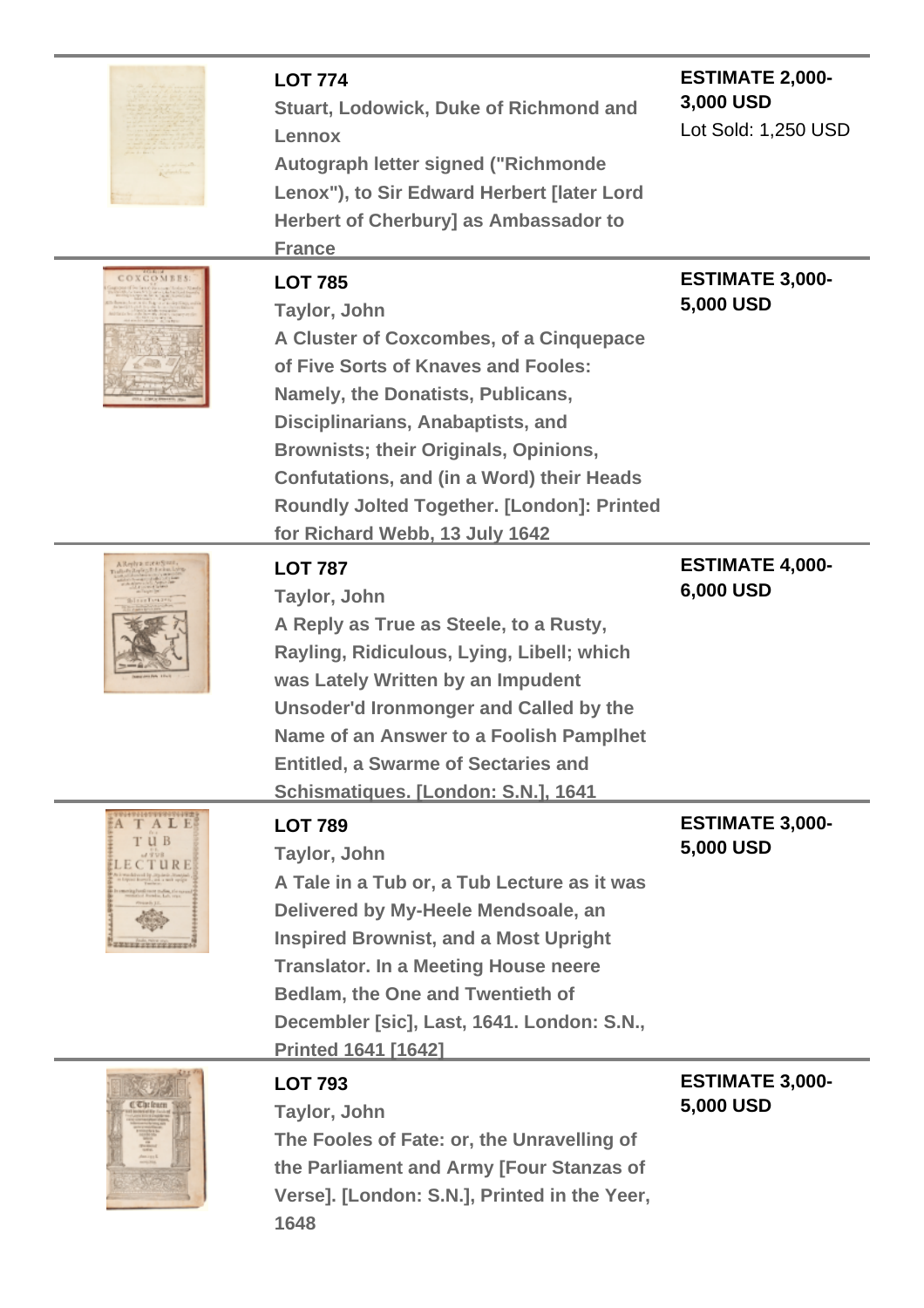| NONSENCE                                                                         |
|----------------------------------------------------------------------------------|
| <b>VPON SENCE</b>                                                                |
|                                                                                  |
| <b>ISNCCOMMUNISHER</b>                                                           |
| Check you whether, wither                                                        |
| or and have                                                                      |
| i Banto do Gase Seumando Bill and<br>Antonio do seu Scient, le nã Sanchae        |
|                                                                                  |
| Some with Addition spot Good<br>in the including to find a key                   |
| Loan, Mar 41                                                                     |
| Larginal - Latitude Conditions May                                               |
| the filling of Look At the Called                                                |
| and the strict of the company<br>of the laneratily Draw and Banker of            |
| broad of all lower black                                                         |
| is their, in a flower that                                                       |
| man Derasticadosipus                                                             |
| g and a home yeal and written by Palo<br>true startigs at the pixe That Blue, or |
| the strain in mobile those                                                       |
| <b>ASLATING</b><br>than sittings, pulling it does if ababilities,                |
| <b>College</b>                                                                   |
|                                                                                  |
|                                                                                  |

#### **LOT 794**

**ESTIMATE 2,500- 3,500 USD**

**Taylor, John**

**Nonsence upon Sence: or Sence upon Nonsence, Choose You Whether, Either or Neither ... the Third Edition, with Addition, upon Condition, that (by Tradition) the Reader May Laugh, if Hee List. In Longitude, Latitude, Crassitude, Magnitude, and Amplitude, Lengthened, Widened, Enlarged, Augmented, Encreased, Made Wider and Sider, by the Addition of Letters, Syllables, Words, Lines, and Farfetch'd Sentences ... Written by John Taylor at the Sign of the Poor Poet's Head in Phoenix Alley, Near the Middle of Long Acre, or Covent Garden. [?London: S.N., ?1651]**



#### **LOT 806**

**Trussell, John Raptus I. Helenae. The First Rape of Faire Hellen. Done into a Poeme, by I.T. Imprinted at London by Richard Johnes, at the signe of the Rose and Crowne next above S. Andrewes Church in Holborne, 1595**

### **ESTIMATE 20,000- 30,000 USD**

## **LOT 827**

**Walsingham, Sir Francis Letter book from his embassy to France**

#### **ESTIMATE 10,000- 15,000 USD** Lot Sold: 7,500 USD



## **LOT 844**

**Wentworth, Peter [A Pithie Exhortation to her Majestie for establishing her successor to the crowne]**

## **ESTIMATE 8,000- 12,000 USD**

Lot Sold: 8,125 USD